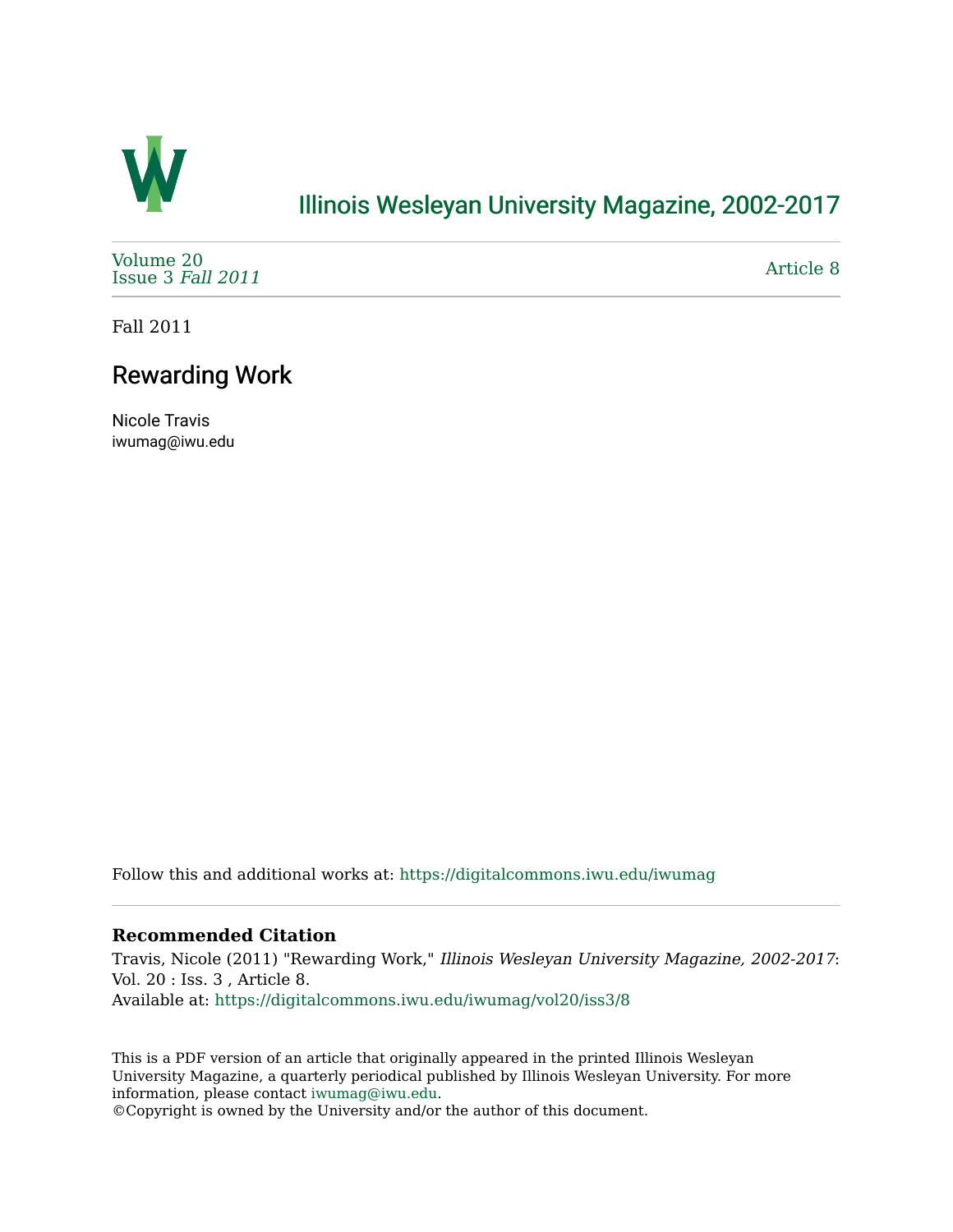# Rewarding Work

Melissa Van Dyke '99 engages the people side of business as president of Incentive Research Foundation.

### **Story by NICOLE TRAVIS '11**



**Van Dyke helps companies reward their workers.**

Melissa (Arms) Van Dyke '99 can't help but consider her job rewarding. As president of the Incentive Research Foundation (IRF), her work is centered on helping others receive the appropriate rewards for their work.

"Recognizing employees is one of the most important things organizations and managers can do," Melissa says. That means that formalities such as salaries and vacation days simply aren't enough to demonstrate appreciation for the work that employees are performing every day. For this reason, companies rely on information from the IRF as they create programs to stimulate employee engagement and recognize outstanding performance.

What those programs mean for employees is acknowledgment in the form of non-cash rewards, such as travel and merchandise awards for top performers, and interpersonal recognition. In its 20 years of experience, the foundation has devoted \$2 million in research to understanding and harnessing the power of incentives and motivation.

"From a manager and employee perspective,

we all want to be a part of programs and organizations that energize and engage us," Melissa said. "From an organizational standpoint, no company can afford to invest in any tool that it can't readily optimize. The same is true of investments in human capital."

Before joining the IRF as president last March, Melissa, who lives in St. Louis with her husband Todd and children Conor (5) and Maya (2), was a managing consultant of employee engagement practice at Maritz, where she also held leadership positions in solution management, product development and business technology solution management. In 2007, *Incentive* magazine recognized her as a "rising star in the incentive industry." Her career in the industry began